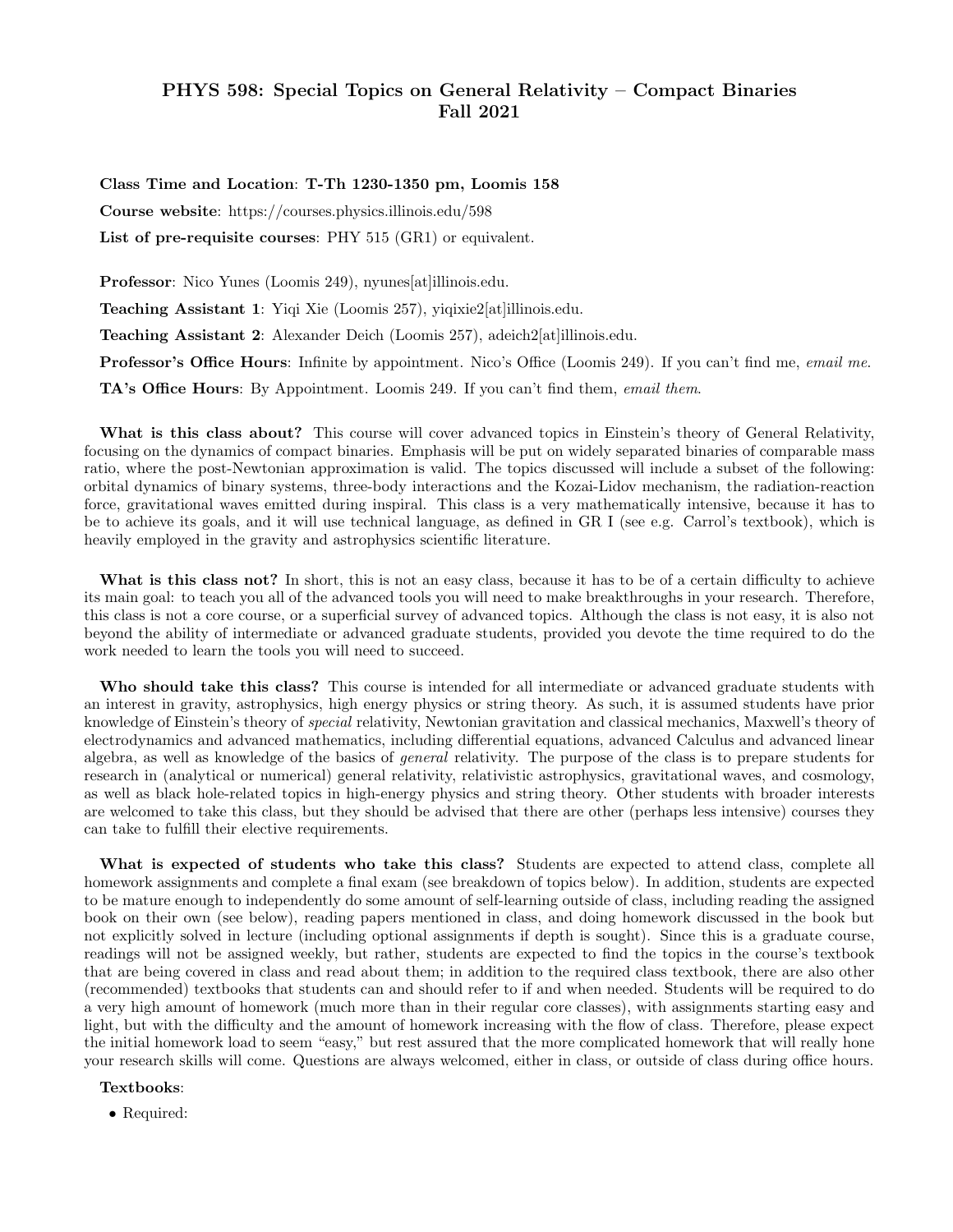- Gravity: Newtonian, Post-Newtonian, Relativistic (Cambridge U. Press, 2014) by Poisson and Will.
- Recommended:
	- Gravitational Waves (Oxford Press, 2008) by Maggiore
	- General Relativity, 1st Edition (University of Chicago Press, 1984) by Wald.
	- An Introduction to General Relativity, Spacetime and Geometry (Pearson Press) by Carroll.
	- Gravitation, 1st Edition (W. H. Freeman, 1973) by Misner Thorne and Wheeler.

### Topics: (Approximately 29 Lectures of 75 minutes each)

- Newtonian Orbital Mechanics
	- Newtonian Gravity (PW 1) Super-fast Review
		- ∗ Foundations (PW 1.1, 1.2, 1.3)
		- ∗ Hydrodynamics (PW 1.4)
		- ∗ Spherical Bodies (PW 1.5)
		- ∗ Motion (PW 1.6)
	- Newtonian Dynamics (PW 3)
		- ∗ The 2-Body Problem (PW 3.1, 3.2)
		- ∗ The Perturbed Kepler Problem (PW 3.3)
		- ∗ Osculating Orbits (PW 3.3, 3.4)
		- ∗ Examples: Restricted 3-body, Kozai, oblateness, tides (PW 3.4)
- Relativistic Orbital Mechanics
	- Toward Relativity (PW 4 and 5)
		- ∗ Linearized Theory and Irreps (PW 5.5)
		- ∗ Perihelion Precession of Mercury (PW 5.6)
		- ∗ Relativistic Fluid Dynamics and ToV (PW 5.6)
	- Post-Minkowskian Theory and Implementation (PW 6 and 7)
		- ∗ Landau-Lifshitz Formulation (PW 6.1)
		- ∗ Direct Integration of the Relaxed Einstein Equations (PW 6.2)
		- ∗ Near Zone Metric (PW 7.3)
		- ∗ Far Zone Metric (PW 7.4)
- Relativistic Dynamics and Gravitational Waves
	- Post-Newtonian Theory and Implementation (PW 8, 9 and 10)
		- ∗ Post-Newtonian Fundamentals (PW 8)
		- ∗ Isolated Bodies (PW 9)
		- ∗ Equations of Motion (PW 9)
		- ∗ Compact Objects (PW 9)
		- ∗ Regularization (PW 9)
		- ∗ Applications: Binary Pulsars (PW 10)
	- Gravitational Waves (PW 11)
		- ∗ Review
		- ∗ Quadrupole Formula
		- ∗ Applications: Binary Systems
		- ∗ Applications: Mountains on Neutron Stars
		- ∗ Beyond Newtonian Waves: Tails and Memory.
	- Radiation Reaction (PW 12)
		- ∗ Short Wave Approximation
		- ∗ Fluxes
		- ∗ Radiation-Reaction Force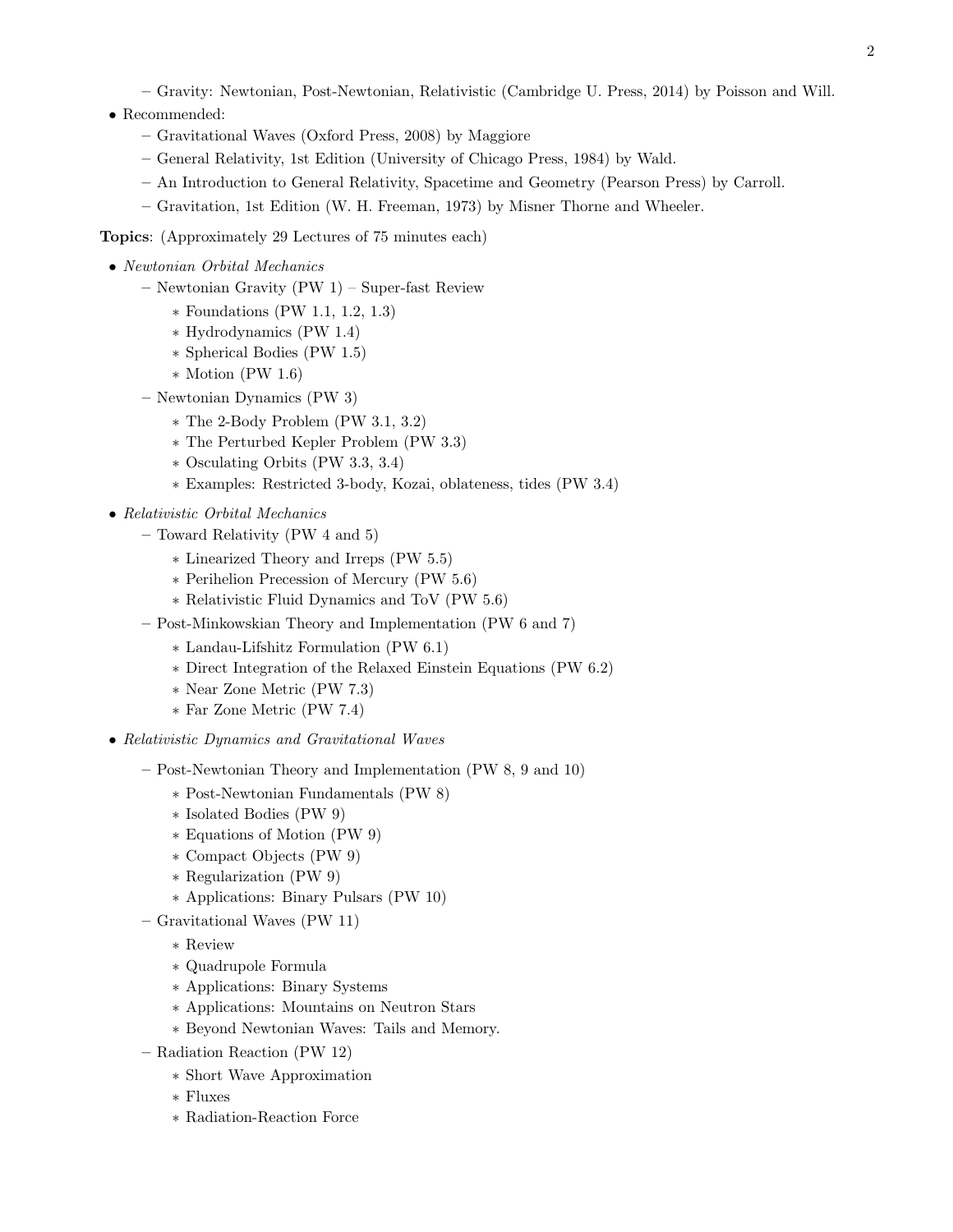## • Final Exam [Very Non-Trivial Take Home. Be Prepared!!!]

No Class On: November 11th (Midwest Relativity Meeting), November 16th and 18th (Berkeley talk).

**Office Hours/Presentation Hours.** Every week and for two hours, we will meet in a room (TBD) in which one student in the class will present the results of 1 hw problem (for the set due the previous week). The TAs will evaluate the presentation and the solution, and then there will be opportunity to ask questions. Attendance is not optional.

Credit Points: Everyone starts with 0 credit points (CPs). You gain CPs by doing homework, doing the final exam and participating in class (asking or answering questions). There will be 12–14 homework sets and in total they will be worth ∼ 70% of your grade. There will be one final exam, worth ∼ 20% of your grade. The remaining ~ 10% of your final grade can be earned by doing a good job during the presentations (as judged by the TAs), by asking and answering questions in class.

Grade Scale: Your overall grade is correlated with your overall CP, as given by the following ranking table:

- Wizard
	- $\star$  > 970 CPs correlates with an A+.
	- $\star$  > 930 CPs and < 970 CPs correlates with an A.
	- $\star$  > 890 CPs and < 930 CPs correlates with an A-.
- Sorcerer
	- $\star$  > 850 CPs and < 890 CPs correlates with an B+.
	- $\star$  > 810 CPs and < 850 CPs correlates with an B.
	- $\star$  > 770 CPs and < 810 CPs correlates with an B-.
- Mage
	- $\star$  > 730 CPs and < 770 CPs correlates with an C+.
	- $\star$  > 690 CPs and < 730 CPs correlates with an C.
	- $\star$  > 650 CPs and < 690 CPs correlates with an C-.
- Enchanter
	- $\star$  > 600 CPs and < 690 CPs correlates with an D+.
	- $\star$  > 550 CPs and < 6000 CPs correlates with an D.
	- $\star$  > 500 CPs and < 550 CPs correlates with an D-.
- $\bullet$  N/A
	- $\star$  < 500CPs correlates with an F.

Homework: New homework sheets will be uploaded on Tuesdays before class and they will be typically due to be handed in online on the Tuesday in the week thereafter until 11:59pm CST. Small modifications of the due deadline may occur if a particular homework set is too difficult or lengthy to be completed in 1 week. The due date of the homework will be announced in class. Late homework will not be accepted. In general, you are allowed to use computer algebra software, like Maple or Mathematica, unless stated otherwise. If you do use computer algebra software, you must then hand in a well-formatted print out of your code.

Optional Homework: Some homework problems may be labeled "optional." This means that the homework will not be graded and it will not count toward your final grade. However, we include this homework for the more ambitious student that wishes to have a more solid foundation on general relativity.

Exams: The final exam will be both open-book and take-home. The exam will be due in class, 2-5 days after being given out. The only book you are allowed to use during exams is the required textbook for the course.

# Do's and Don'ts: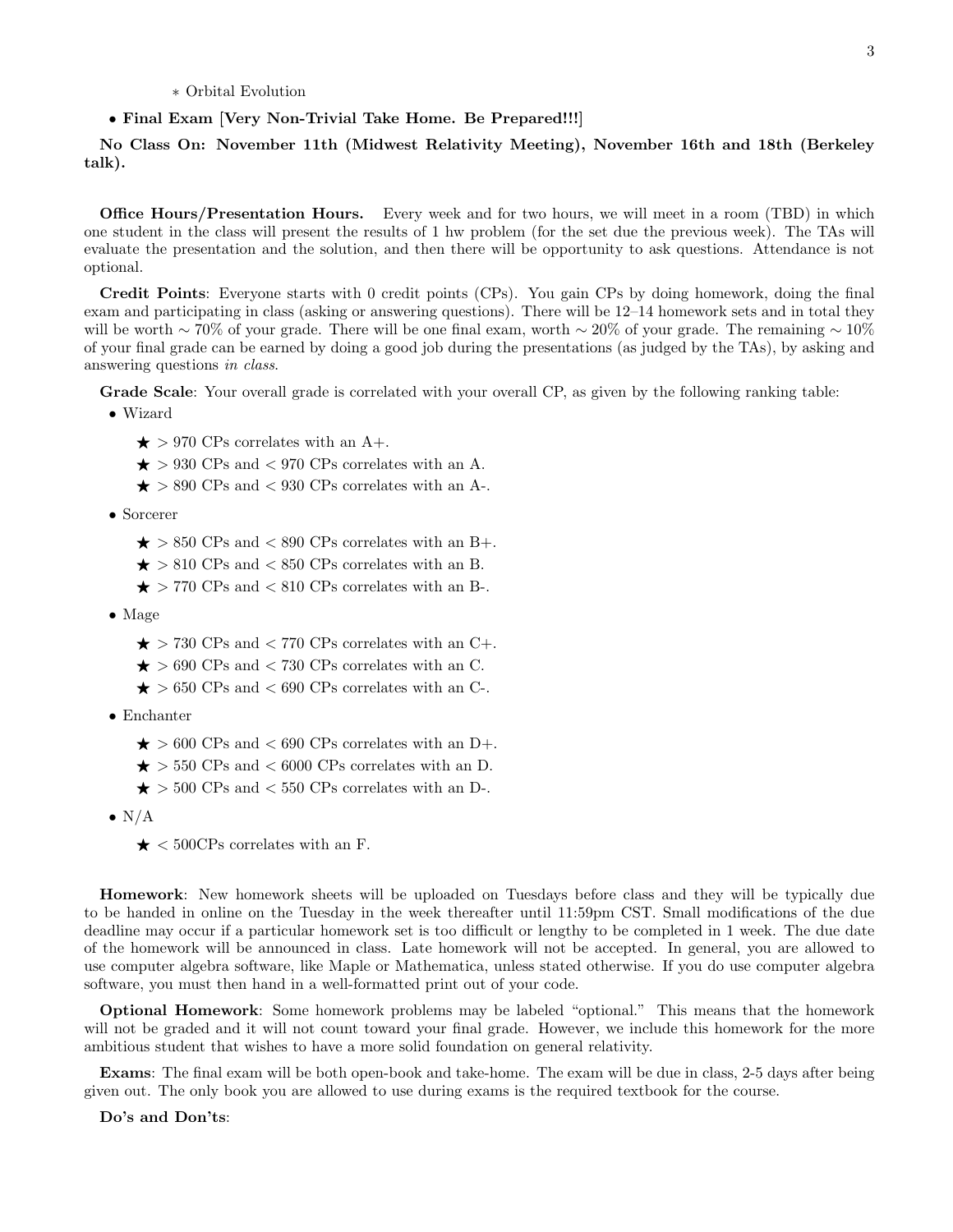- Do sit as close as possible to the blackboard. My handwriting is not the best.
- Do come to class prepared to take notes. Lectures draw from material outside the class' textbook.
- Do put your cell phone on vibrate and, if it rings and you have to answer, do so outside.
- Do ask questions and feel free to interrupt or point out typos on the board or in the book.
- Do work in groups if you want to, but Do Not copy from a classmate; that's cheating.
- Do not bring a newspaper, magazine, iPod, iPad, or other pads or other sources of entertainment to class.
- If you need to use the bathroom, do so *before* or *after* class. Leaving the classroom while a lecture is going on disrupts the flow of the class' chi.

#### CoVid-19-Specific Recommendations by the University

Following University policy, all students are required to engage in appropriate behavior to protect the health and safety of the community, including wearing a facial covering properly, maintaining social distance (at least 6 feet from others at all times), disinfecting the immediate seating area, and using hand sanitizer. Students are also required to follow the campus COVID-19 testing protocol.

Students who feel ill must not come to class. In addition, students who test positive for COVID-19 or have had an exposure that requires testing and/or quarantine must not attend class. The University will provide information to the instructor, in a manner that complies with privacy laws, about students in these latter categories. These students are judged to have excused absences for the class period and should contact the instructor via email about making up the work.

Students who fail to abide by these rules will first be asked to comply; if they refuse, they will be required to leave the classroom immediately. If a student is asked to leave the classroom, the non-compliant student will be judged to have an unexcused absence and reported to the Office for Student Conflict Resolution for disciplinary action. Cumulation of non-compliance complaints against a student may result in dismissal from the University. If said student refuses to leave the classroom, then I will be forced to dismiss the class and report the student to the Office for Student Conflict Resolution for disciplinary action.

### CoVid-19-Specific Modifications to our Course Structure

- Do we have to come to class? Ideally, if possible, yes. Class will be in-person but socially-distanced, while this remains safe at UIUC. What this means is the following:
	- Only a certain number of seats will be available for you to occupy in the classroom, because they have been designated to be 6 feet apart from each other. Please occupy the allowed seats only.
	- Feel free to clean your desk before you sit down at it at the beginning of class, and after class is over. There will be cleaning wipes available throughout the building, or you can bring your own.
	- Always wear a mask inside the building and in the classroom. Wearing a mask is defined as having the mask cover your mouth and nose. Students not wearing a mask will be asked to leave the classroom. If the student refuses to comply, then I will be forced to dismiss the class and report the student to the Office for Student Conflict Resolution for disciplinary action per university policy.
	- If you test positive for Covid-19, do not come to class, and follow university guidelines.
- What do I do if I can't attend class for whatever reason?
	- If you can't attend class in person, we expect you will attend the lectures in the following ways:
		- ∗ If you are in a nearby time-zone, you can attend the lecture synchronously via Zoom. We will create a Zoom session that will be managed by the TAs.
		- ∗ If you are not in a nearby time-zone, you will view the recorded lectures we will generate after the class is over, whenever you are able to. We will post or link to the lectures through the course website, but they will probably be hosted through a channel in mediaspace.
	- If you can't attend class in person, we expect you will still do the homework assignments and hand them in through the internet.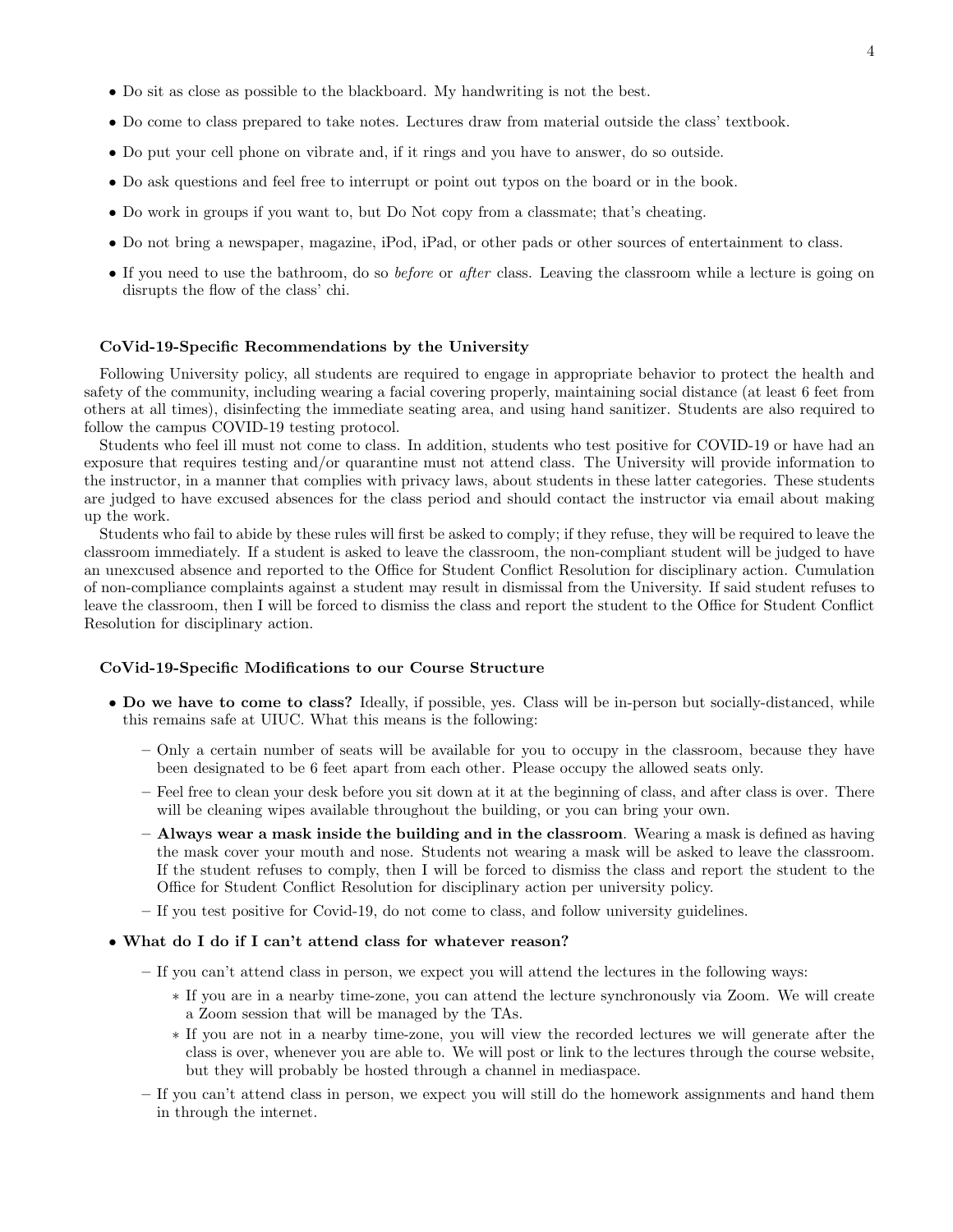- ∗ Homework assignments will be posted through the class website gradescope on a given day and at a given GMT time, and the assignment will be announced in class and via email.
- ∗ What is Gradescope? Excellent question. It's a website (https://https://www.gradescope.com/) that the university wants us to use to interact online about homework. This website respects the privacy rules of students, meaning that you and only you (and the TAs and me) are able to see your grades and your graded homework. Once you create a student account on gradescope (it is free with your illinois email address), you should be able to search for PHYS 598 at UIUC (eventually, i.e. if this option is deployed due to CoVid requirements).
- ∗ Once you complete the homework assignment, take a picture of it and upload it through gradescope by the required GMT time and date.
- ∗ The graded homework assignment will be returned to you again via gradescope as soon as possible.

# • What do we do about Office Hours?

- Office hours will be done all via Zoom, and not in person. As stated above, and given the size of this class, we will start with office hours being infinite but scheduled only upon request. Please let us know 24 hours in advance if you would like to have an office hour.
- In addition to office hours, we have created a webpage for this course on Piazza (www.piazza.com). In this webpage, you can pose questions that all students in this class can see. The course TAs will answer quick questions via piazza, and you can also have discussions among yourselves via piazza. Please do not email the TAs with questions, but rather ask your questions via piazza (you can even do so through piazza's anonymous feature), so that all students can benefit from the answer to your question.
- What's the plan if things get worse? If the Covid-19 situation worsens, and we are forced to move instruction online, we will do so. What this means is the following:
	- All lectures will be delivered on Zoom on the usual days and at the usual time. The Zoom lectures will be recorded and distributed upon email request to the TAs.
	- All homework will continue to be assigned, handed in and returned through gradescope (see above).
	- All office hours will continue to be done via Zoom.
	- The piazza website will continue to be used for quick questions and answers.

So essentially we will do the same we would do normally, except that the lectures would all be done via Zoom. More details on this will be provided via Zoom and/or via email if this option is acted on.

## Academic Integrity

All activities in this course are subject to the Academic Integrity rules as described in Article 1, Part 4, Academic Integrity, of the Student Code. Infractions include, but are not limited to:

- cheating, plagiarism, fabrication,
- facilitating infractions of academic integrity,
- academic interference,
- computer-related infractions,
- unauthorized use of university resources,
- sale of class materials or notes.

Violations of any of these rules will be prosecuted and reported to the student's home college in compliance with the Student Code: Article 1, Part 4, Academic Integrity, of the Student Code.

All aspects of the course are covered by these rules.

### Disability Access

https://www.disability.illinois.edu/academic-support/instructor-information/examples-disability-statementssyllabus